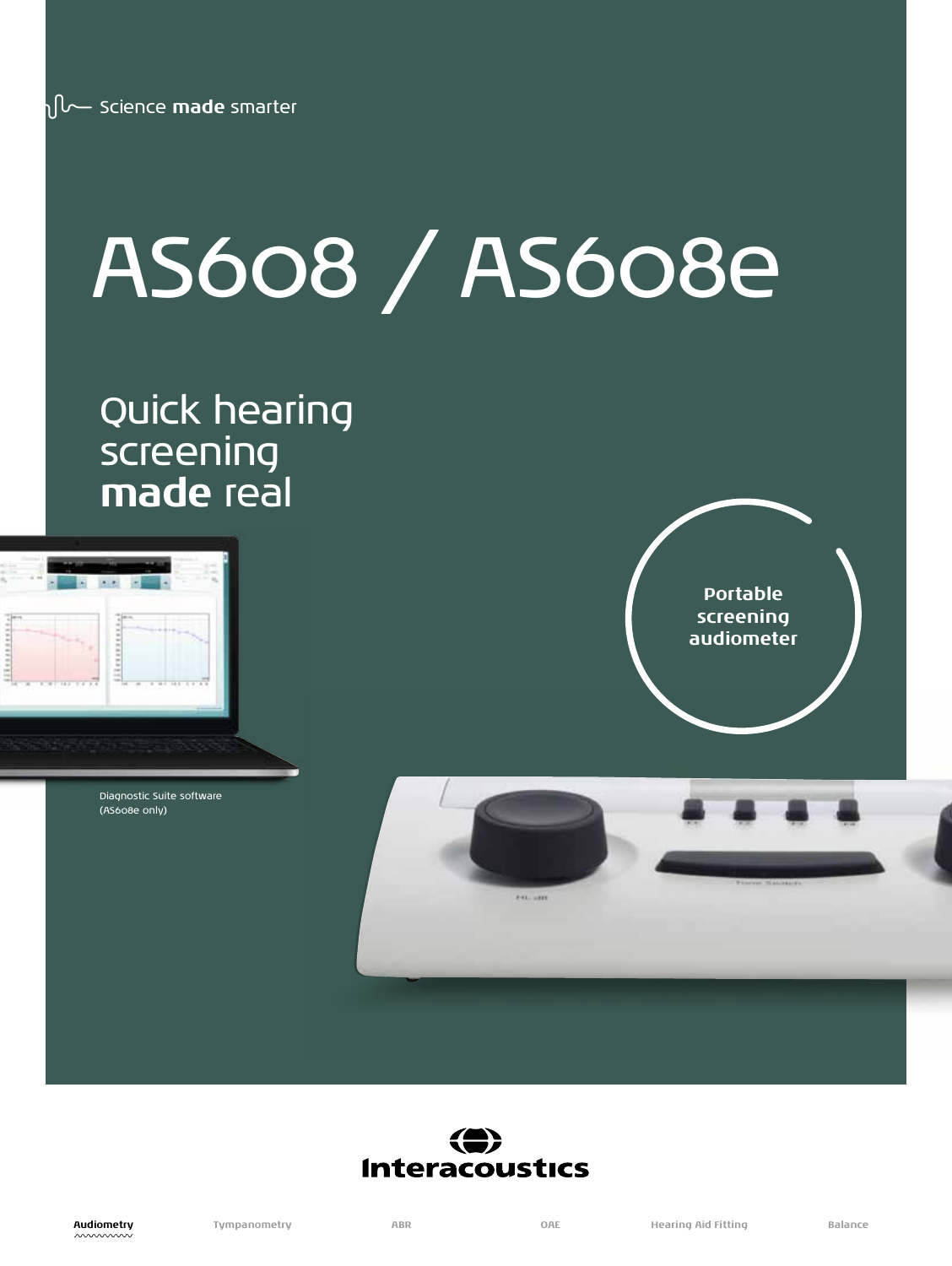## Portable and easy to use

**The AS608 / AS608e portable audiometer is ideal for schools, industry and primary medical practices or wherever quick hearing screening evaluations are performed. Easy to use, it requires minimal training prior to use and offers calibrated pure tone and warble tone stimuli over a wide range of frequencies.**

#### **Portable**

2

The AS608 / AS608e includes a dedicated, lightweight carrying bag with shoulder strap that will accommodate the AS608 / AS608e, headset, and audiogram charts.

#### **Batteries or power supply**

The AS608 / AS608e will operate with 3 standard AA batteries or a medically approved external power supply. Typical battery life is six months.

**PC-integration (AS608e only)** The AS608e offers PC-integration through a USB cable using the Diagnostic Suite Windows® software for transferring audiometric data to the PC. The diagnostic suite offers features such as:

- Print Wizard
- Advanced report page
- Session handling
- Database storage: OtoAccess™ and Noah compatible

#### **Auto Threshold (AS608e only)**

The AS608e includes the Hughson Westlake automatic pure tone test procedure. When the test is completed the results are easily recalled from the internal memory of the AS608e and displayed in the Diagnostic Suite PC software.

#### **A preview of the benefits**

- Robust construction
- 11 frequencies from 125Hz to 8kHz
- Customize frequency test selections
- Output levels from -10dB to 100dBHL
- Pure tone, warble tone and pulsed tone
- Silent stimulus switch
- Battery status indicator
- Carrying bag
- Patient response switch (included with AS608e)
- External power supply (optional)
- Noise reducing headset (optional)
- Talk Forward (only AS608e)
- PC-integration (only AS608e)
- Hughson Westlake automatic pure tone test procedure (only AS608e)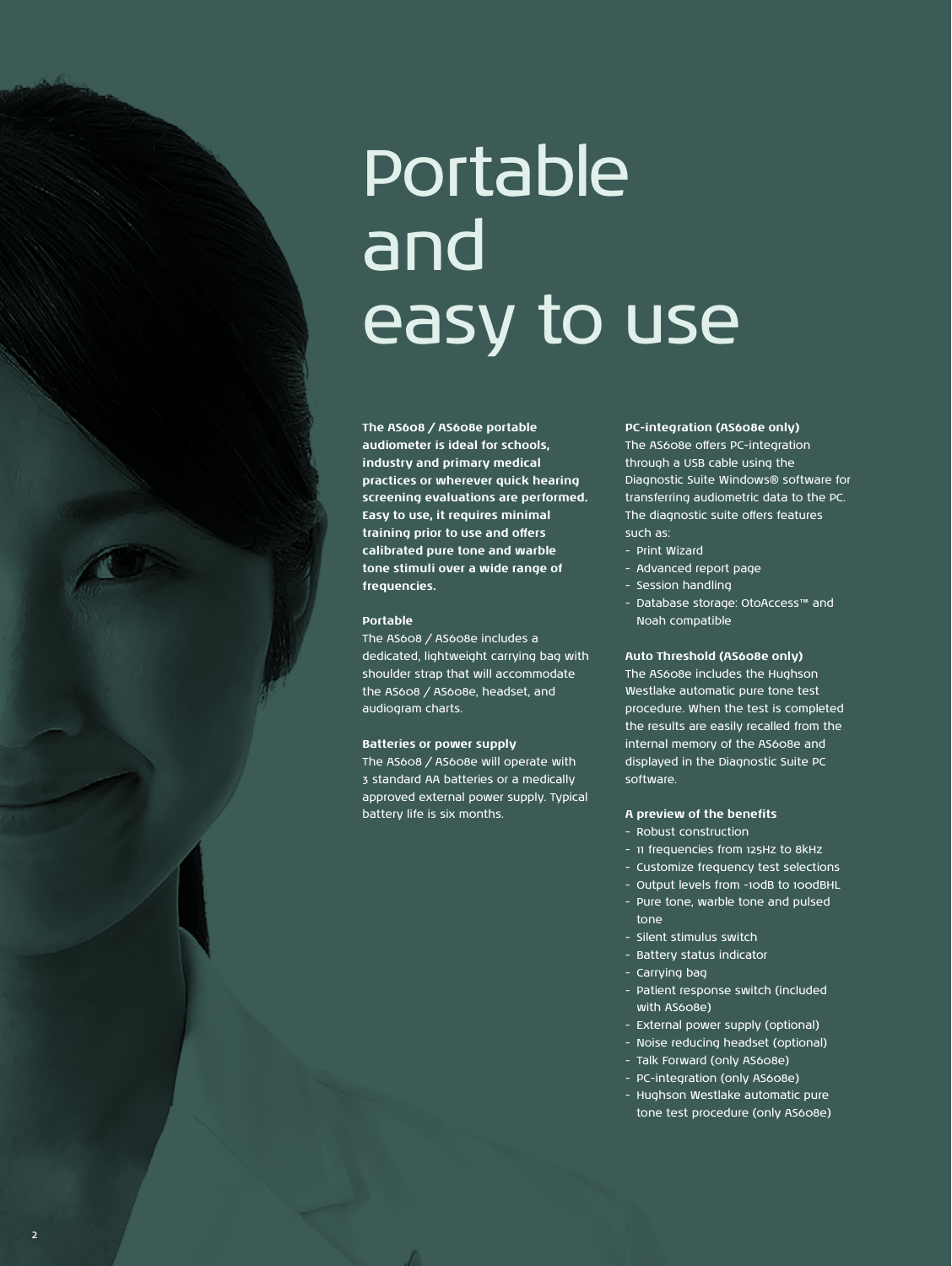

The soft carrying case





Print Layout from the Diagnostic Suite (AS608e only)

Report page from the Diagnostic Suite (AS608e only)